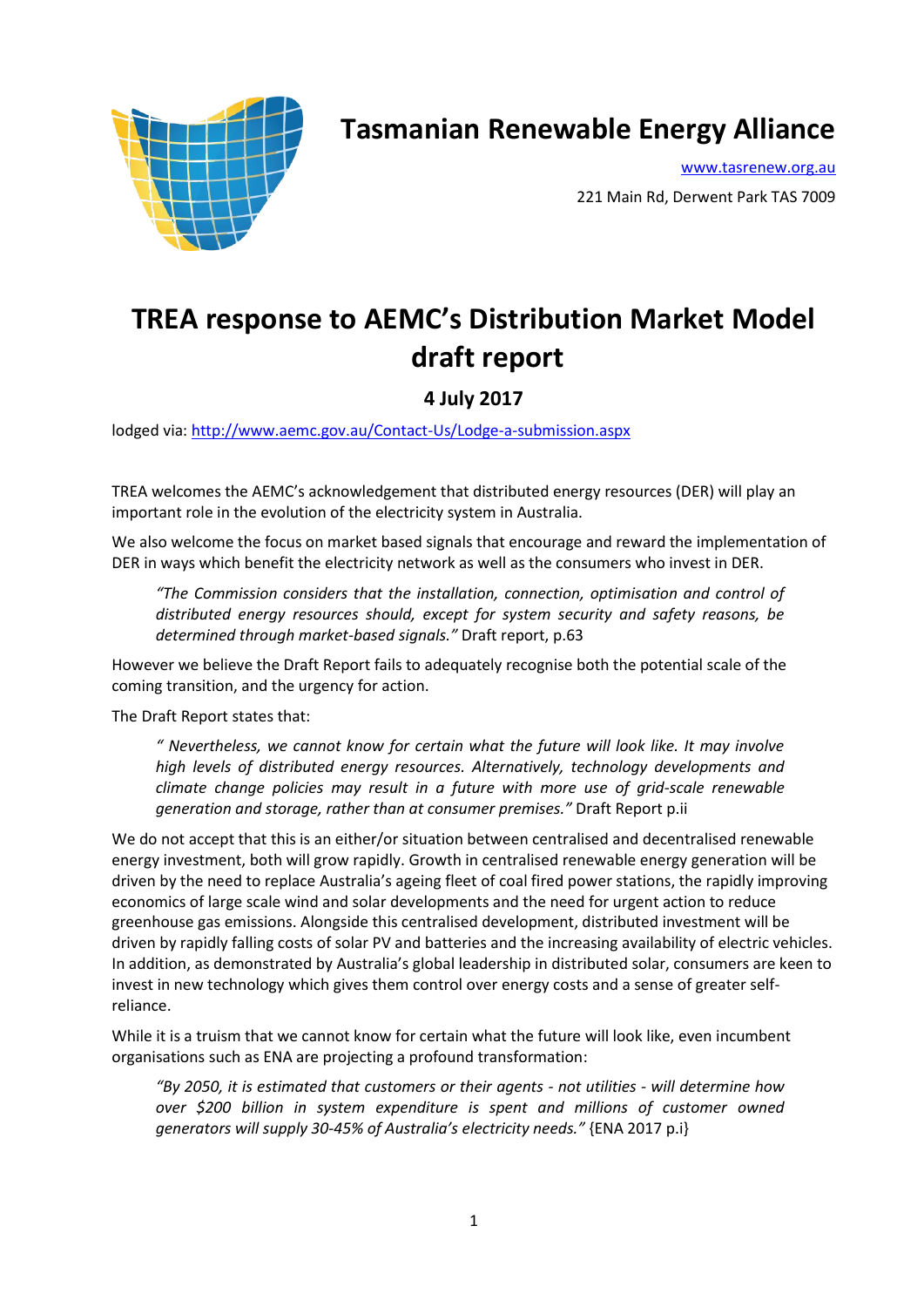ENA is projecting a Transformed Electricity System by 2050 in which:

*Networks pay distributed energy resources customers over \$2.5 billion per annum for grid support services by 2050*

*\$16 billion in network infrastructure investment is avoided by orchestration of distributed energy resources* {ENA 2017 p.iv}

One aspect of the coming transition which is consistently underestimated is the role of the distributed storage capability of electric vehicles (EVs). Next generation EVs will typically have 40-60 kWh of storage, a much greater capacity than is likely to be installed in grid connected solar PV systems for the foreseeable future. Even with the extremely modest prediction<sup>1</sup> of 255,000 EVs in Australia by 2030 (Draft Report p.11) this would result in around 12 GWh of storage, double the storage associated with solar PV projected for 2035/36 in the Draft Report.

While this energy stored in EVs is not fully available for provision of network services, it will be connected to the grid for most of the time. Appropriate incentives combined with aggregation service providers could utilise this capacity to provide services including catering to peak demand and providing fast response ancillary services without compromising the customer requirement for reliable recharging.

As prices continue to fall, the combined economics of solar PV, fixed domestic storage and EVs are likely to provide a strong incentive for consumers to become much more energy self-sufficient. UBS Global Research modelling "suggests a payback time as low as 6-8 years for a combined EV + solar + battery investment by 2020 – unsubsidised." {UBS2014, p1}

The challenge for electricity networks is to offer consumers a value proposition that encourages them to remain connected to the grid and to provide grid services, rather than to be totally self-sufficient.

In this context it is disappointing that the AEMC has chosen to send a negative message about the value of DER by raising the prospect of deletion of clause 6.1.4 of the NER. This will be widely perceived as intending to discourage distributed generation since large generators are not charged for feeding energy into the network.

The argument that solar customers as a class cost networks more than non-solar customers was tested when SA Power Networks (SAPN) proposed a \$100/year additional charge for solar customers. The AER found that:

*"We are not satisfied that SA Power Networks has demonstrated that pv and non-pv retail customers have sufficiently dissimilar load profiles. A pv specific tariff of the type proposed*  by SA Power Networks would therefore constitute less favourable treatment of retail *customers with micro-generation facilities in contravention of clause 6.18.4(a)(3)."* Quoted in {Orme 2015}

The existing 1.6m households in Australia who have already installed solar PV have demonstrated by their own investment that they are keen adopters of new technology. These households are likely to be early adopters of new technology including grid connected batteries, demand management and electric vehicles. It is a matter of urgency that new arrangements are facilitated to offer these households an incentive to remain connected to the grid and invest in new technology that can offer benefits to the efficient operation of the grid and hence to reducing the cost for all consumers.

Jack Gilding Executive Officer, Tasmanian Renewable Energy Alliance Inc. (0407) 486-651 [eo@tasrenew.org.au](mailto:eo@tasrenew.org.au)

**.** 

 $^1$  This is only 1.4% of the 2015 figure of 18,000,000 motor vehicle registrations in Australia.